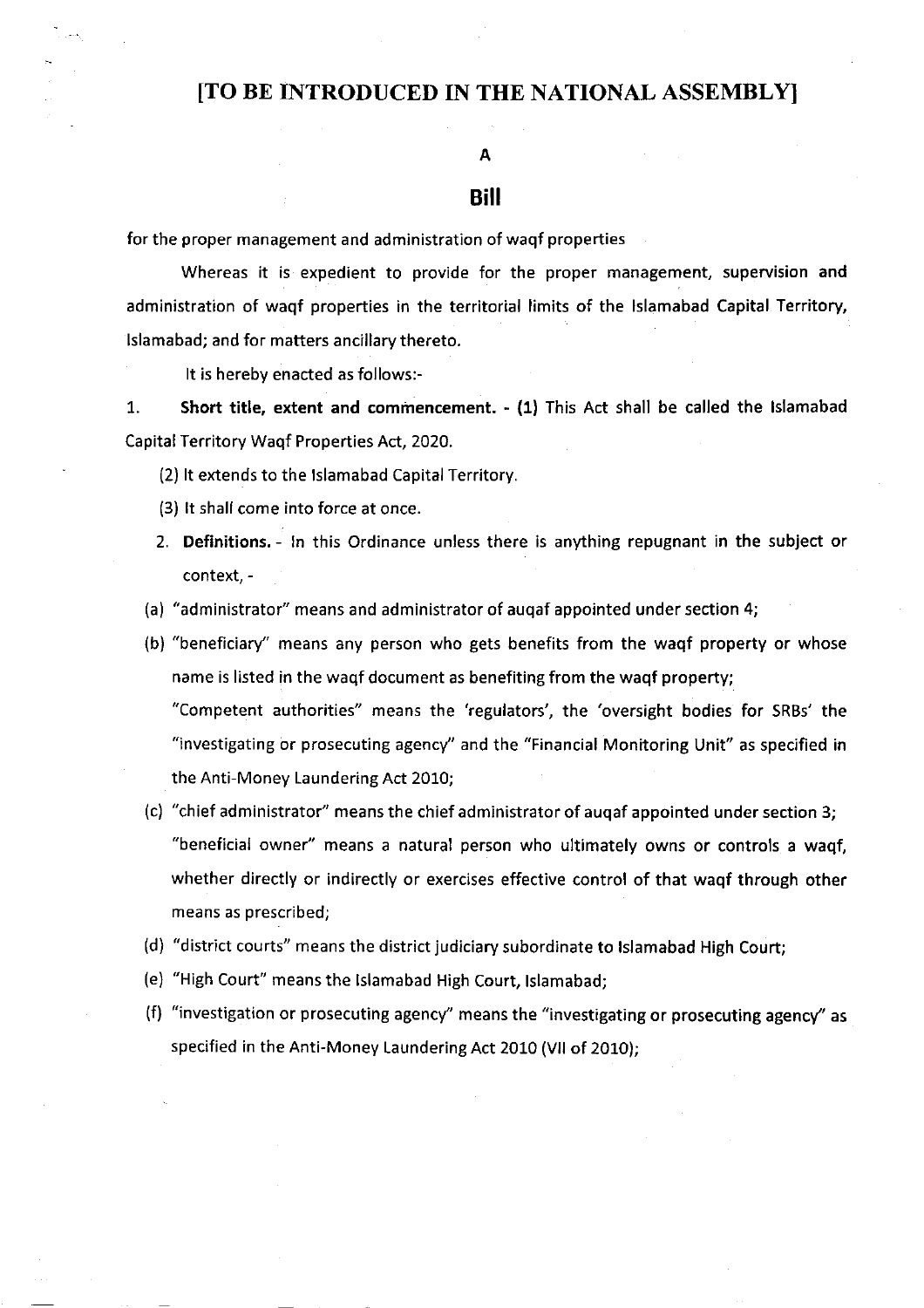- (g) "legal person" means any person or entity other than a natural person, that can do the things that any person can usually do in law, such as entering into contracts, sue or can be sued, own property, and so on;
- (h) "natural person" means an individual;
- (i) "person" means a natural person or a legal person;

(j) "prescribed" means prescribed by rules made under this Ordinance;

"waqf property" means property of any kind permanently dedicated by a person professing lslam for any purpose recognized by lslam as religious pious or charitable, but does not include property of any waqf such as is described in section 3 of the Mussalman Waqf Validating Act, 1913 (VI of 1913), under which any benefit is for the time being claimable for hinrself by the person by whom the waqf was created or by any menrber of his family or descendants:

Explanation  $1.$  - if a property has been used from time immemorial for any purpose recognized by Islam as religious, pious or charitable, then in spite of there being no evidence of express dedication, such property shall be deemed to be a waqf property.

Explanation 2.- Property allotted in lieu of or in exchange of waqf property left in India shall be deemed to be waqf property.

**Explanation 3.** – Property of any kind acquired with the sale proceeds or in exchange of or from the income arising out of waqf property or from subscription raised for any purpose recognized by Islam as religious, pious or charitable, shall be deemed to be waqf property.

Explanation 4.- The income from boxes placed at shrines and offerings, subscriptions or articles of any kind, description or use presented to a shrine or to any person at the premises of a shrine shall be deemed to be a waqf property.

Explanation 5. - Property permanently dedicated for the purposes of a Mosque, Takia, Khankah, Dargah or other shrines shall be deemed to be a waqf property.

Explanation 6.- Relief of the poor and the orphans, education, workshop, medical relief, maintenance of shrines and the advancement of any other object of charitable, religious or pious nature or of general public utility shall be deemed to be charitable purposes.

(k) "reporting entity'' means any person as defined in the Anti-Money Laundering Act, 2010;

ာ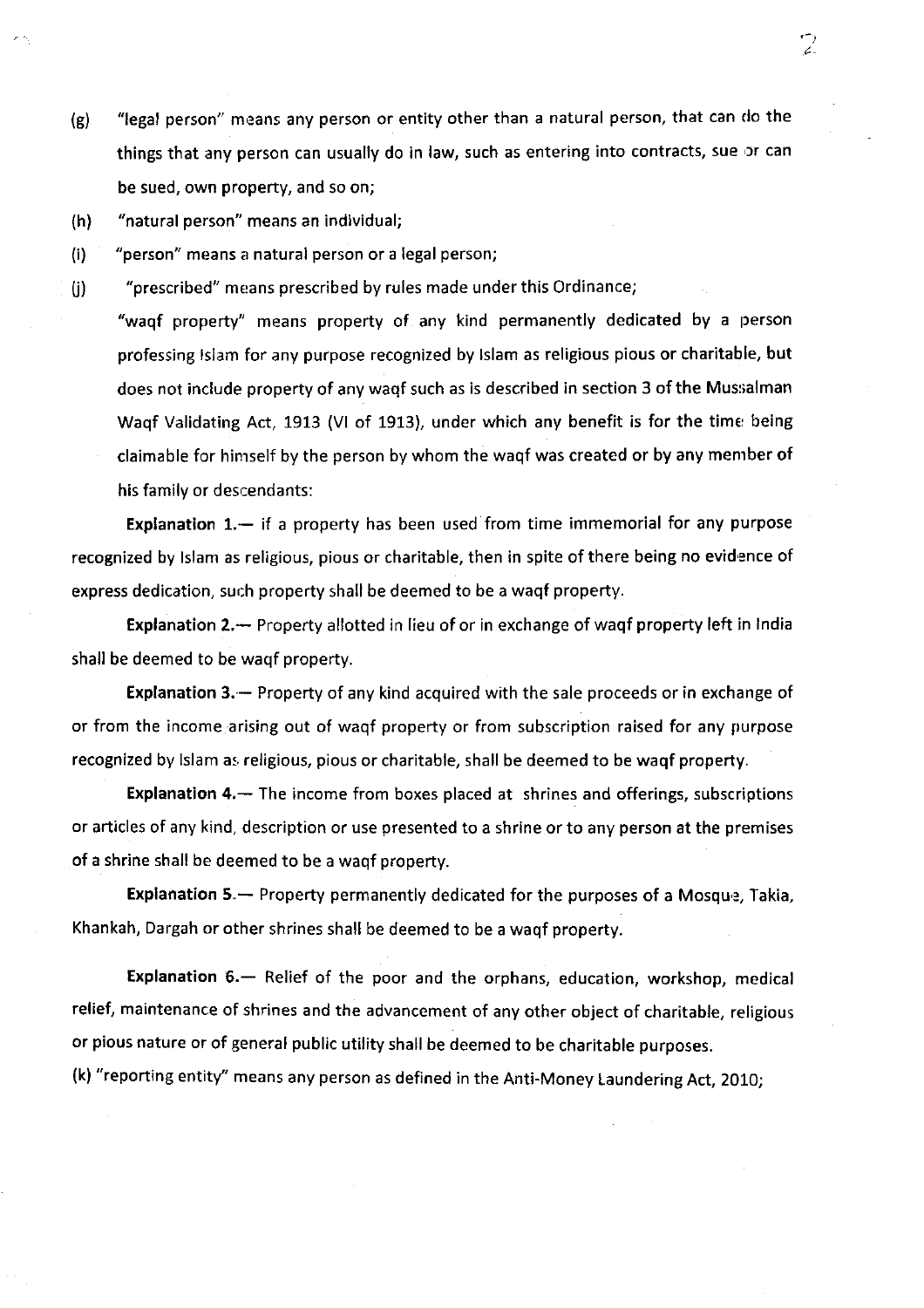(l) "waqf" means any person who dedicate the waqf property; and

(m) waqf manager" means any person or persons who are in charge of the day-to-day management and operations of the Waqf property.

3. Appointment of chief administrator of auqaf.-(1)The chief commissioner, ICT shall appoint a Chief Administrator Auqaf for the lslamabad Capital Territory (lCT) and may by order, vest in him and the waqf properties situated in the territorial limits of ICT including all rights, assets, debts, liabilities and obligations relating thereto.

(21 No person shall be appointed as chief administrator unless he is a Muslim and possesses such qualifications as may be prescribed by the Federal Government.

(3) The chief administrator shall be a corporate body sole by the name of the chief administrator of auqaf, ICT and shall have perpetual succession and an official seal and may sue and can be sued in his corporate name.

(4) The chief administrator shall perform his duties subject to administrative control of the Federal Government.

4. Appointment of administrator and deputy administrators.-(1) The Chief Commissioner, ICT may appoint administrator and deputy administrators for waqf properties as may be specified in the notification to assist the chief administrator and any administrator or deputy administrators to so appointed shall subject to the general or special orders of the chief administrator, be competent to discharge such duties and exercise such powers of the chief administrator as may be assigned to him and when discharging such duties or exercising such powers shall have the same privileges and be subject to the same liabilities as the chief administrator.

l2l The administrator or deputy administrator appointed under sub-section (1) shall be under the Administrative control of the Chief Administrator.

5. General appointments. - (1) The chief administrator with the previous sanction of Chief Commissioner, ICT may, from time to time, determine the number, designation and grade of the officers and servants whom he considers necessary to employ for the purposes of this ordinance and the amount and nature of salary, fees and allowances to be paid to each such officer and servant.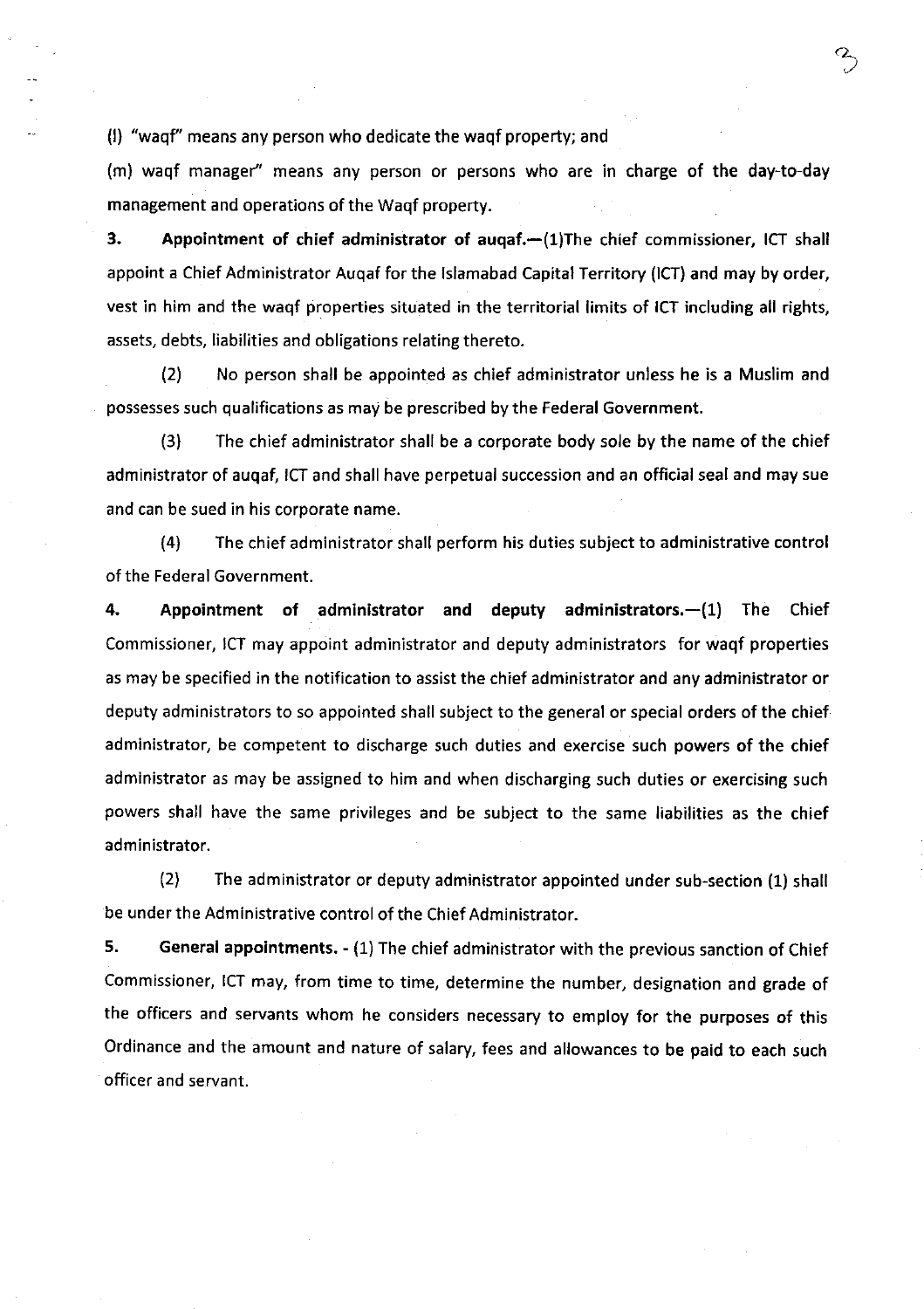$12$  All persons employed for the purposes of this Ordinance shall be deemed to be public servants within the meaning of section 21 of the Pakistan Penal Code, 1860 1860 (XLv of 1860).

 $\mathcal{L}_{1}$ 

6. Registration of waqf property.- (1) Any waqf manager, whether a creator of the waqf or otherwise, or any authorized representative nominated by them, shall register such waqf property with the chief administrator in the prescribed circumstances and manner.

(2) The information to be contained in the registration of any waqf shall be p'escribed.

(3) Any waqf property not registered with the chief administrator as required under sub-section (1) shall be deemed to have been notified under section 7.

(4) The district collector, ICT being custodian of land record and the supervisory officer of the registration branch where all deeds, agreements and documents are registered under Registration Act 1908 (XVl of 1908), shall furnish, in the prescribed circumstances and manner, a consolidated annual report of all waqf properties recorded as waqf during the year, in respect of revenue limits of ICT to the chief administrator for information and further necessary action, or as deemed appropriate by the chief administrator, under the provisions of law for the time being enforced.

(5) Any change in the waqf property information shall be updated by the waqf manager to the district collector, ICT in a timely manner as prescribed.

7. Waqf manager to obtain and hold information.- (1) Any Waqf manager shall also obtain and hold the information as required under sub-section (2) of section 6, and shali ensure that the information is updated in a timely manner as prescribed.

(2) Any waqf manager shall provide, upon request, any of the information held in accordance with sub-section (1) to the chief administrator in a timely manner as prescribed

8. Take over waqf property. - (1) Notwithstanding anything to be contrary contained in or any other law for the time being in force or in any custom or usage or in any decree, judgment or order of any court or any other authority or in any proceedings pending before any court or any other authority, the chief administrator may, by notification, take over and assume the administration, control, management and maintenance of waqf property: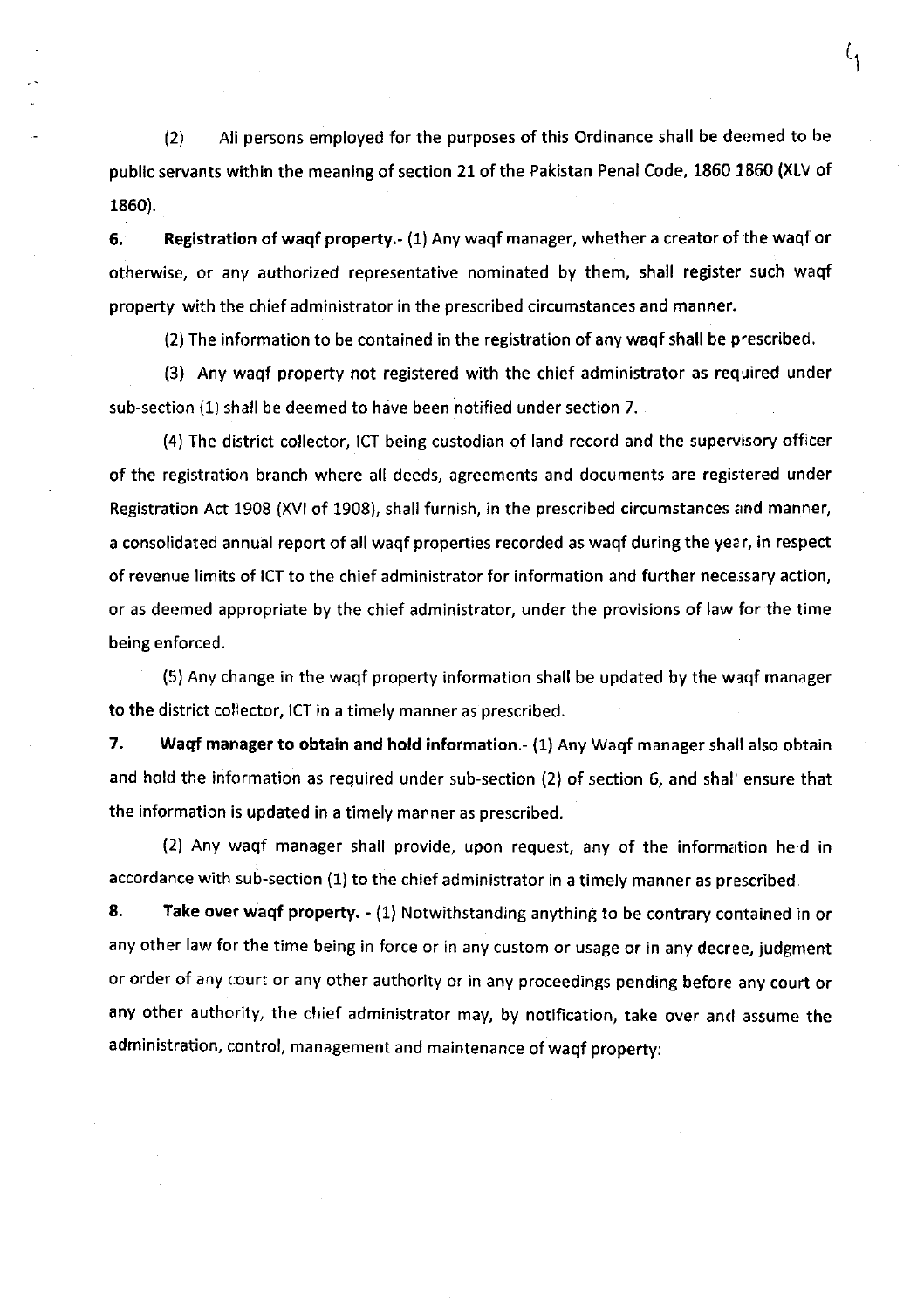Provided that during the life time of a waqif, the chief administrator shall not take over and assume the administrative control, management and maintenance of such waqf property, except with the consent of such person or persons and the chief administrator.

Explanation: - For the purpose of this section, "control" and "management" shall include control over the performance and management of religious, spiritual cultural and other services and ceremonies or Rasoomat at or in a waqf property.

(2) No person shall perform services or ceremonies referred to in sub-section (1) except with the prior permission of the chief administrator and in accordance with such direction as may be given by him.

(3) The chief administrator shall maintain a centralized record in such a manner, design and structure as prescribed or notified in the official Gazette, of all properties registered with him under section 6 or the administration thereof has been taken over or assumed under section 7.

(4) At the end of each financial year, the chief administrator shall prepare and submit report of the waqf properties registered under section 6 or the administration whereof has been taken over or assumed under section 7 to the Federal Government.

9. Provision of miscellaneous information.- (1) Prior to entering into a business relationship or carrying out an occasional transaction with a reporting entity, any waqf manager, whether a creator of the waqf or otherwise, shall disclose their status as such to the reporting entity.

(2) With respect to any waqf in existence, at the time this provision comes into force, any waqf manager, whether a creator of the waqf or otherwise, shall disclose his status as such to any reporting entity with which they have a business relationship.

10. Eviction of persons wrongfully in possession of waqf properties.- Any unauthorized person entering upon occupation of any immovable waqf property or using or occupying any such property to the use or occupation whereof by reason of any provisions of this Ordinance or any rule made there under, he is not entitled or has ceased to be entitled may, after being provided a reasonable opportunity of showing cause against such action be summarily evicted from such waqf property by the administrator, with the use of such force as may be necessary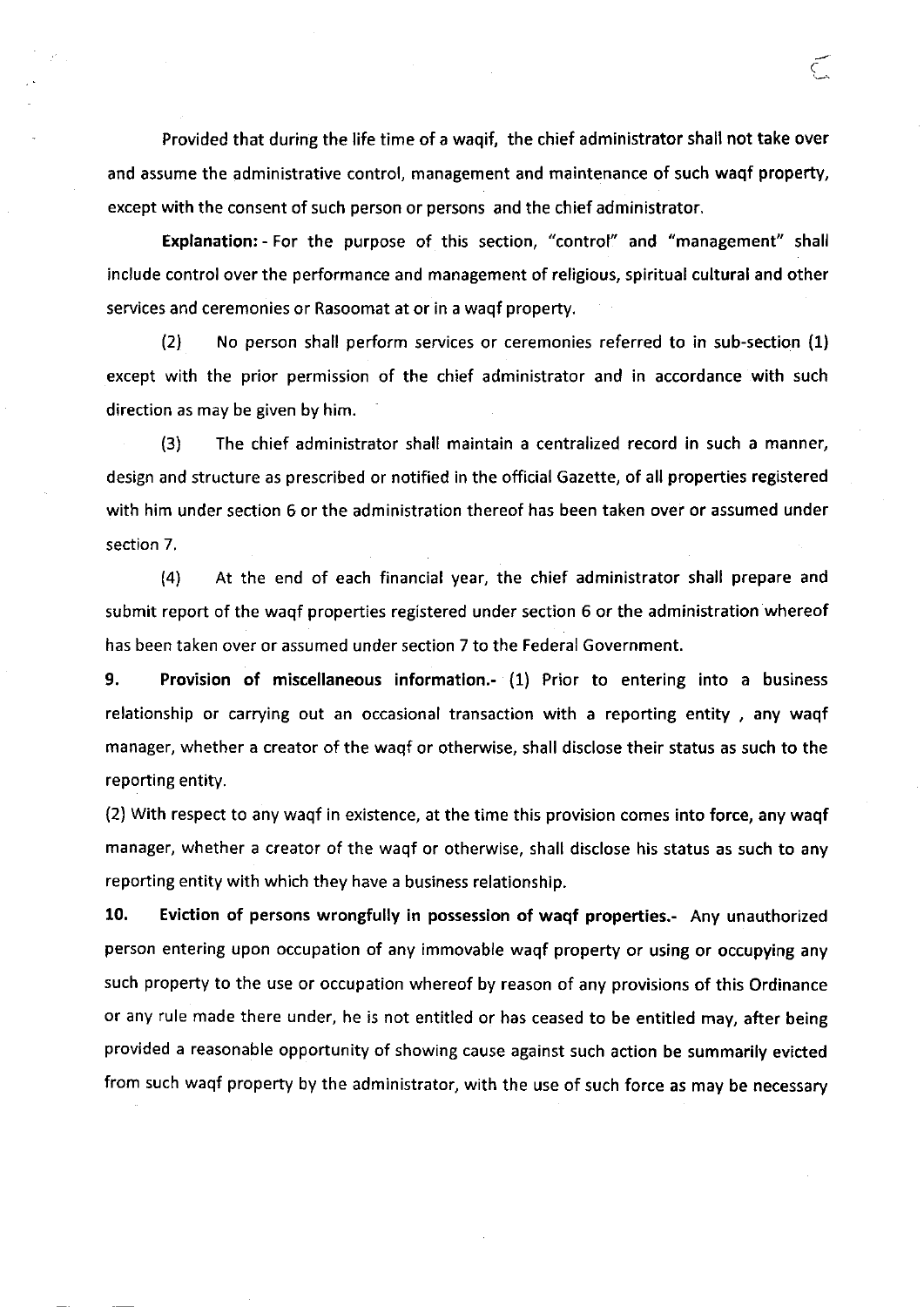and any crop raised in such property shall be liable to forfeiture and any building or other construction erected thereon shall also, if not removed by such unauthorized person, after services on him of a notice by the administrator requiring him to remove such building or construction within a period of not less than thirty days of the service on him of such notice, be liable to summary removal after the expiry of the period specified in the notice.

11. Terminate of tenancy. $-(1)$  if the administrator is satisfied that lessee or tenant of any immovable waqf property has committed a breach of the conditions of the lease or tenancy, the administrator may, after giving such lessee or tenant an opportunity of hearing, order the termination of lease or resumption of tenancy:

Provided that if the breach is capable of rectification, the administrator shall not order the termination of the lease or resumption of the tenancy unless he has issued a written notice requiring the lessee or tenant to rectify the breach within a reasonable time, not being less than thirty days or more than sixty days, to be stated in the notice and the lessee or tenant has failed to comply with such notice.

(2) Where an order terminating the lease or resuming the tenancy has been passed under the provisions of sub-section (1), the administrator may forthwith re-enter upon the waqf property and resume possession of it, subject to the payment of compensatior to be fixed by the administrator for un-cut and un-gathered crops or for the improvements, if any, that may have been made by the lessee or tenant under the terms of the lease or tenency or with the permission of the chief administrator:

12, Appeal. - (1) Any person evicted under the provisions of section 10 or aggrieved by an order of termination of lease or resumption of tenancy made under section 11, may, within sixty days of such eviction or within thirty days of the order of termination of the lease or resumption of tenancy, prefer an appeal to the chief administrator and the chief administrator, after fiving such person an opportunity of hearing, shall confirm, modify or vacate the order made by the administrator under section 10 or 11.

(2) If there is no appeal preferred against an order of eviction made under section 10 or an order of termination of lease or resumption of tenancy made under section 11, the eviction, termination of lease or resumption of tenancy, as the case may be, shall attain finality,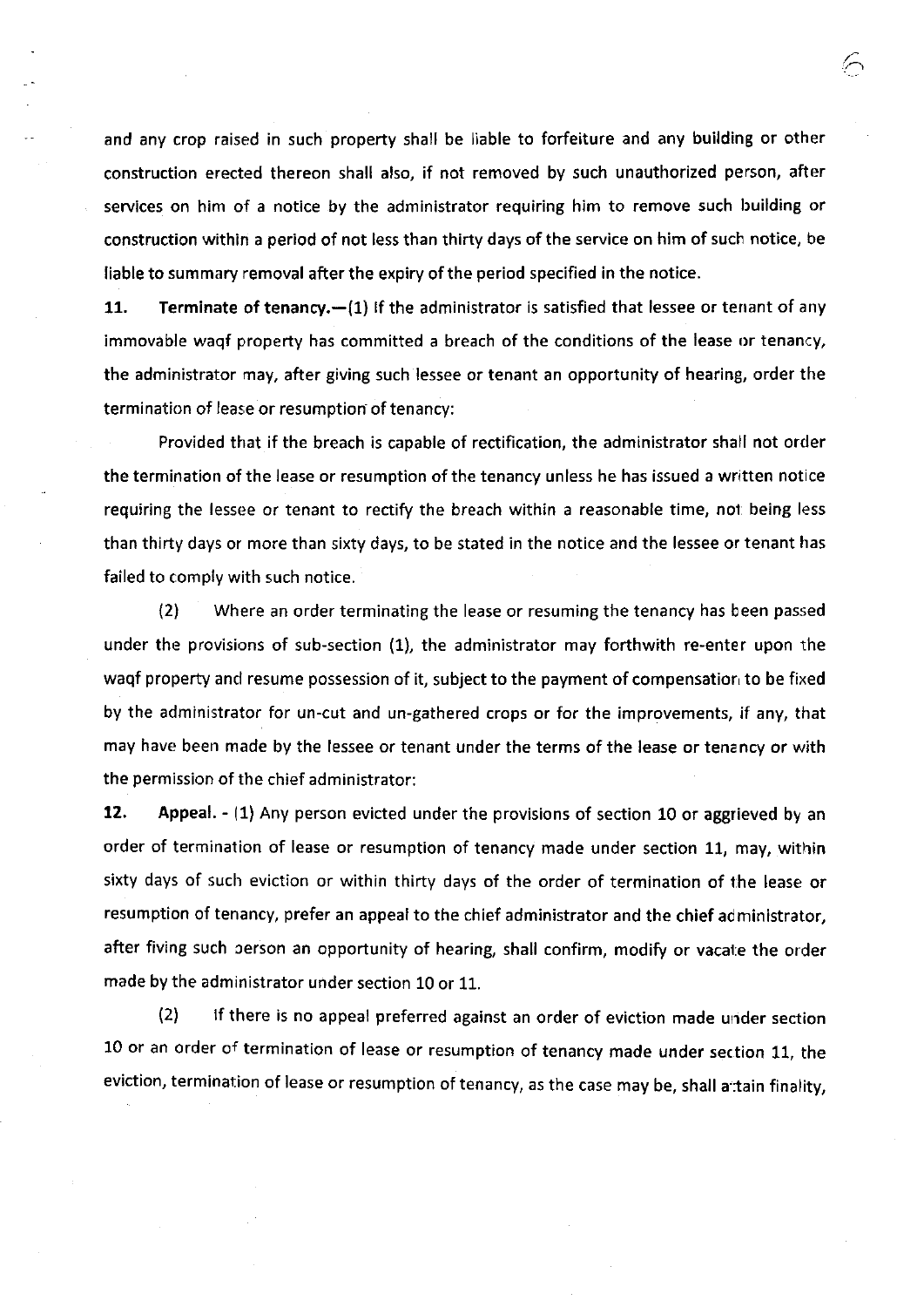and when there an appeal has been preferred, the decision of the chief administrator in appeal shall be considered final.

13. Appeal to High Court.- (1) Any person claiming any interest, in any waqf property in respect of which a notification has been issued under section 8 may, within thirty days of the publication of such notification in the official Gazette may file an appeal in the lslamabad High Court for a declaration -

- (a) that the property is not waqf property; or
- (b) that the property is waqf property within the limits stated in the petition:

Provided that, notwithstanding anything contained in any law for the time being in force, or in any custom or usage, or in any decree, judgment, or order of any court or other authority, or in any proceeding pending before any court of other authority no such petition shall lie in respect of any interest in the income, offerings, subscription or articles, referred to in Explanation 4 to clause (e) of section 2, or the services or ceremonies mentioned in section 8.

14. No temporary injunction or order without prior notice.—Notwithstanding anything to the contrary contained in any other enactment for the time being in force, the district court or the High Court shall not, pending disposal of a petition filed under section 13 shall not issue temporary injunction or an order restraining the chief administrator from taking over or assuming the administration, control, management and maintenance of property in respect of which a notification has been issued under section 8 without notice to the chief administrator.

15. Decision of the High Court shall be final.— if no appeal is preferred within thirty days, the decision of the Islamabad High Court, or when there is an appeal, the decision in appeal shall be final.

16. Scheme for the administration OF waqf property. $-(1)$  The chief administrator in respect of the waqf property about which a notification under section 8 has been issued and the gross annual income from which exceeds five thousand rupees and on other cases, may settle a scheme for the administration and development of such waqf property.

(21 in the settlement of a scheme the chief administrator shall give effect to such wishes of the waqif as can be ascertained, and to which effect can be reasonably given.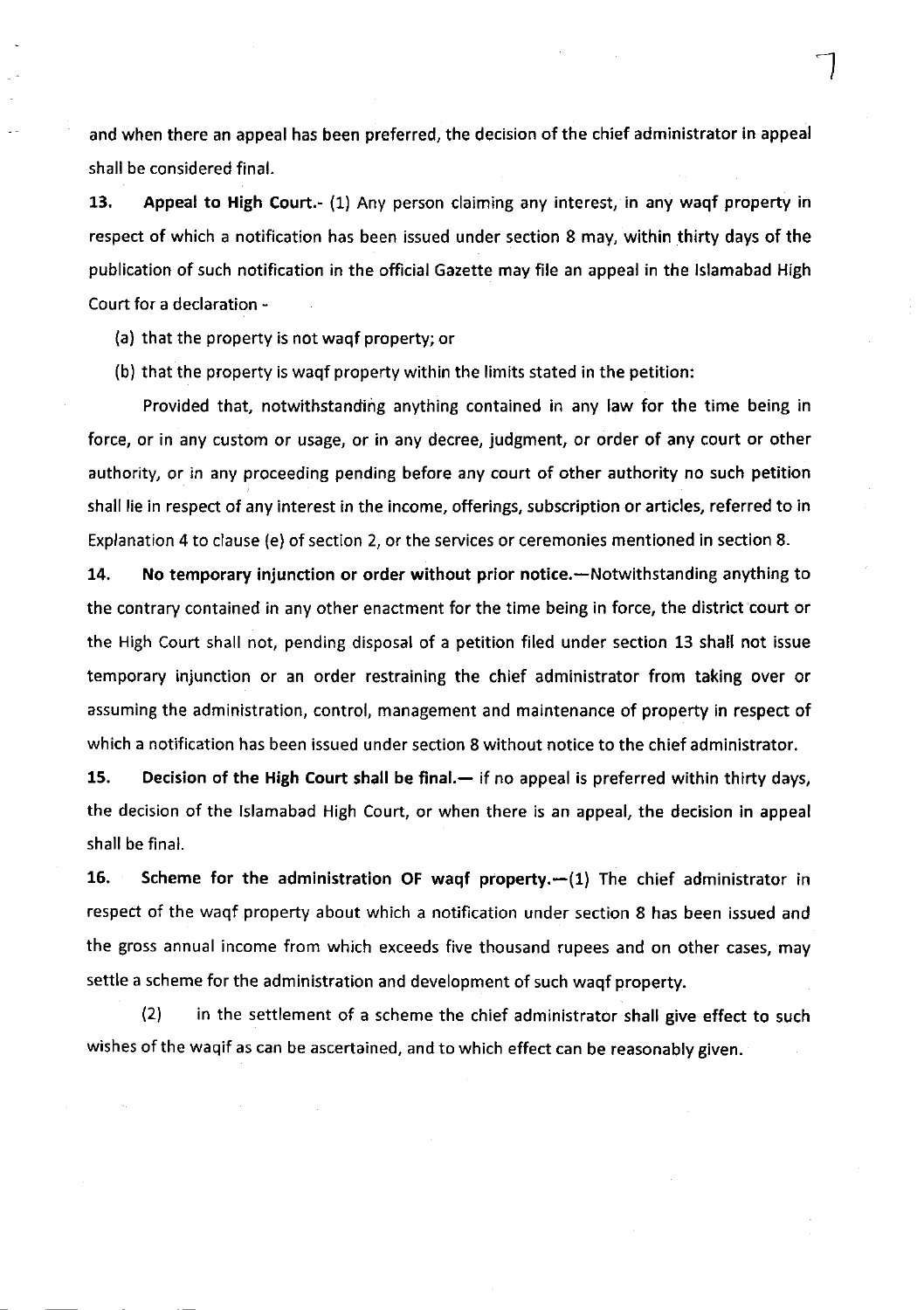17. Sale process of wagf property. $-$  (1) The Chief Commissioner, ICT may, where it is satisfied that circumstances exists, sell or otherwise dispose of any waqf property in order -

(a) to secure maximum economic benefits out of such property and to avoid loss or damage to such property; or

 $\overline{\xi}$ I ( l t,

- (b) to serve the best public interest and public purpose for which such property was dedicated; or
- (c) to give effect to such wishes of the person dedicating the property as can be ascertained: or
- (d) to enable the property to be used in the absence of evidence of express dedication, for the purpose for which it has been used or for any purpose recognized by Islam as religious, pious or charitable; or
- (e) to provide maintenance to those who, on account of unemployment, sickness, infirmity or old age are unable to maintain themselves; or
- (f) to provide education, medical aid, housing, public facilities and services such as roads, sewerage, gas and electric power; or
- (g) to prevent danger to life, property or public health,
- $(2)$  The Chief Commissioner, ICT may permit the chief administrator to invest the proceeds in accordance with its directions.
- (3) For carrving out the purpose mentioned in sub-section (1) and (2), the Chief Commissioner, ICT shall seek permission from the Government.

18. Use of waqf property and application of income therefrom.—Subject to the provision of this ordinance, a waqf property shall be used for the purpose for which it was dedicated or has been used or for any purpose recognized by lslam as religious, pious or charitable, as the chief administrator may deem fit.

19. Accounts.-(1) The chief administrator shall maintain a complete record of all properties under his control and management, and shall keep accounts of income and expenditure of such properties including expenditure on the chief administrator and his establishment, in such manner as may be prescribed.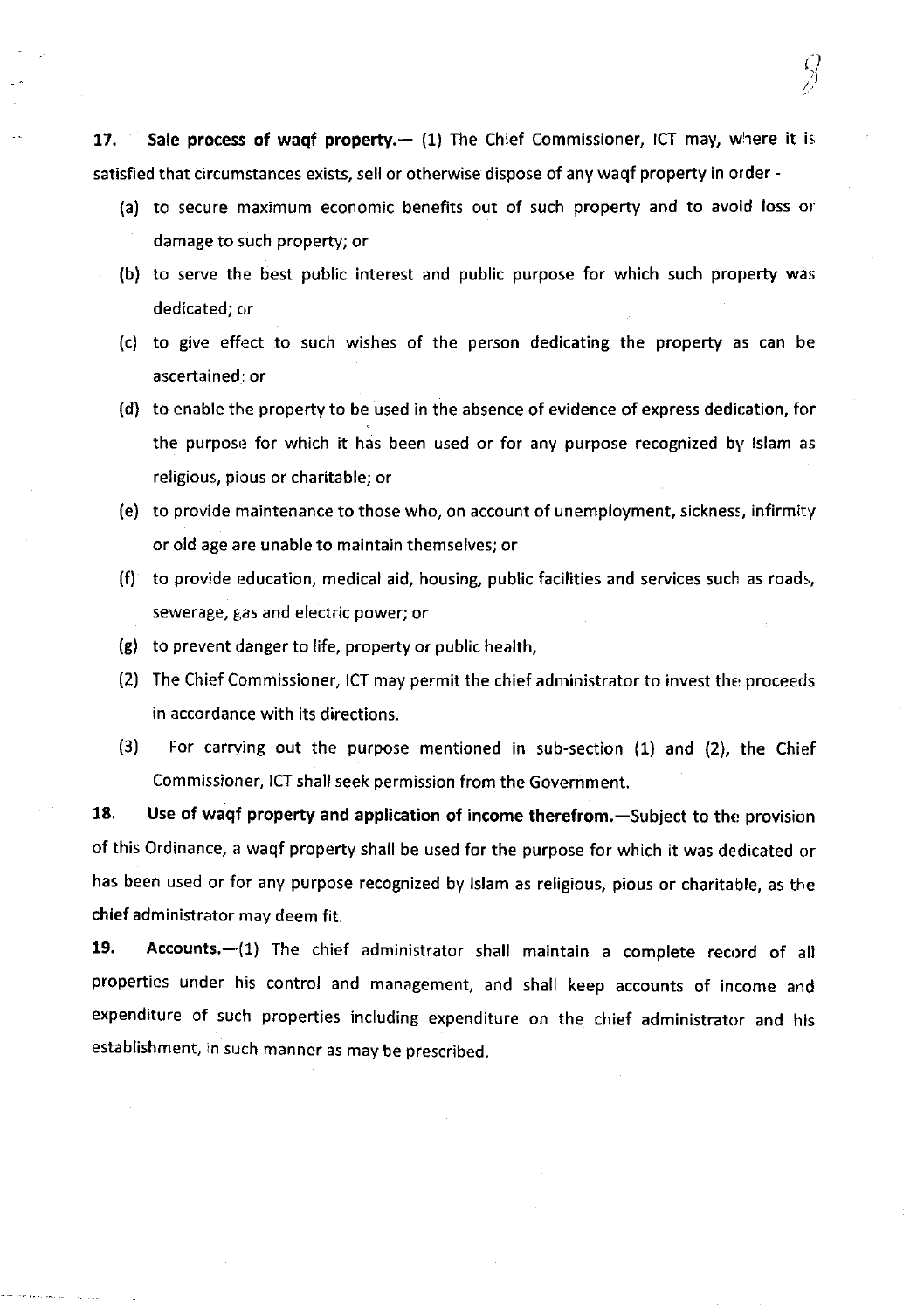(2) all moneys received or realized by the chief administrator in respect of properties under his control and management shall form and be credited to a fund to be called auqaf fund which shall be under the control of and operated upon by the chief administrator subject to general supervision of Federal Government, and shall be kept in such custody as may be prescribed.

(3) At the end of each financial year the accounts maintained by the chief administrator shall be audited by such authority as may be prescribed and the audit report with the comments of the chief administrator shall be laid before Federal Government for its scrutiny.

(4) The Chief Commissioner, ICT after giving its comments shall submit the audit report for the scrutiny of Government.

20, Rents and lease moneys in respect of waqf property. - Any sum due as rent or lease money in respect of waqf property, the administration whereof has been taken over and assumed by the chief administrator if not paid within thirty days of its having become due, may be recovered as arrears of land revenue.

21. Power of chief administrator to issue instructions. $-(1)$  The chief administrator may require any waqf manager the administration whereof has not been taken over or assumed by him under section 8 to furnish him with any return statement, statistics or other information regarding such waqf property or a copy of any document relating to such property and such person shall comply with such order or direction without any delay.

l2l The chief administrator may issue to waqf manager, the administration whereof has not been taken over or assumed by the chief administrator under section 8, such instructions or directions for the proper administration, control, management and maintenance of such waqf property as he may deem necessary including directions prohibiting delivery of sermons, khutbas or lectures which may contain any matter prejudicial to the sovereignty and integrity of Pakistan or calculated to arouse feelings of hatred or disaffection amongst various religious sects or groups in the country and directions prohibiting such person from indulging in party politics through sermons or lectures and the waqf manager shall comply with such instructions and directions.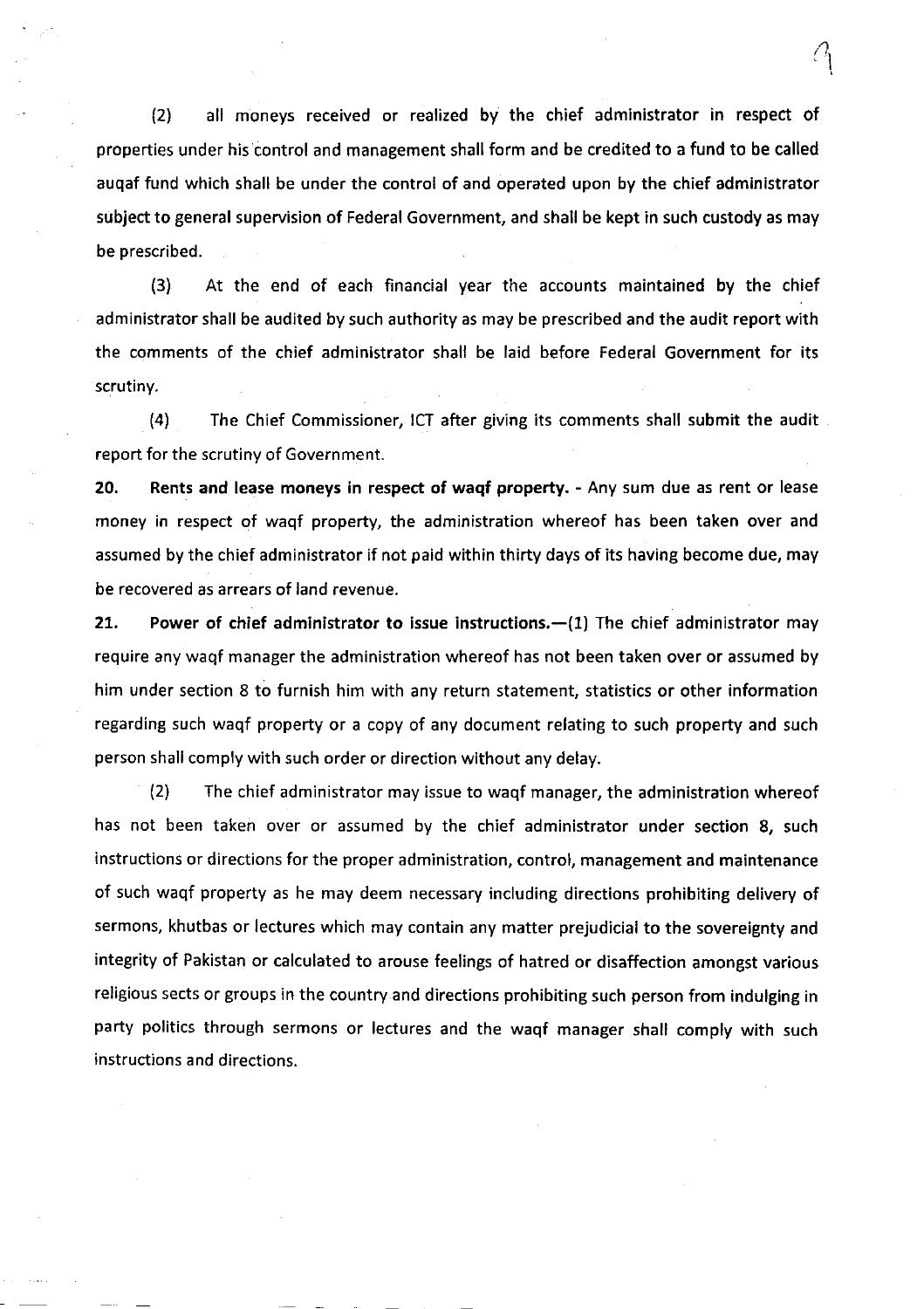(3) The chief administrator shall require any waqf manager of waqf proporty registered under section 7 or of any waqf property administered by the chief administrator under section 8 to follow the all or any of the instructions given below in order to prevent the money laundering and terrorist financing:-

 $LC$ 

- (a). the person properly entered into lease deed shall deposit the lease/rent amcunt online through his bank account to the designated account of the Chief Administrator or Administrator, while theWaqf Manager shall provide a computerized bill to the leaseholder;
- (b) after execution of proper lease deed with the successful bidder or occupant of <sup>a</sup> waqf property by chief administrator, the same shall be displayed on oflicial website for information and awareness of the general public or any authority;
- (c) the lease holder at the time of execution of agreement shall provide an afficlavit to the effect that the property allotted to him and income there-from shall not be used for any illegal purposes including but not limited to money laundering or terrorist financing. The lease holder shall annually submit verified bank account statement showing details of credited and debited amount to the chief administrator.
- (d) to preserve complete record of the Waqf Property including auditable accounts statement, number of employees or advisors or investors or manager or accountants and their complete bio-data etc for the last five years.

22. Provision of information to competent authorities.- (1) The chief administrator shall provide prescribed information about the waqf to any competent authority in the prescribed manner and circumstances.

(2) the waqf manager shall provide to competent authorities, for domestic and international cooperation purposes at any time in the manner prescribed, any information regarding the waqf property, including but not limited to beneficial ownership of waqf property, the residences of the staff who have control over the waqf properties, any assets held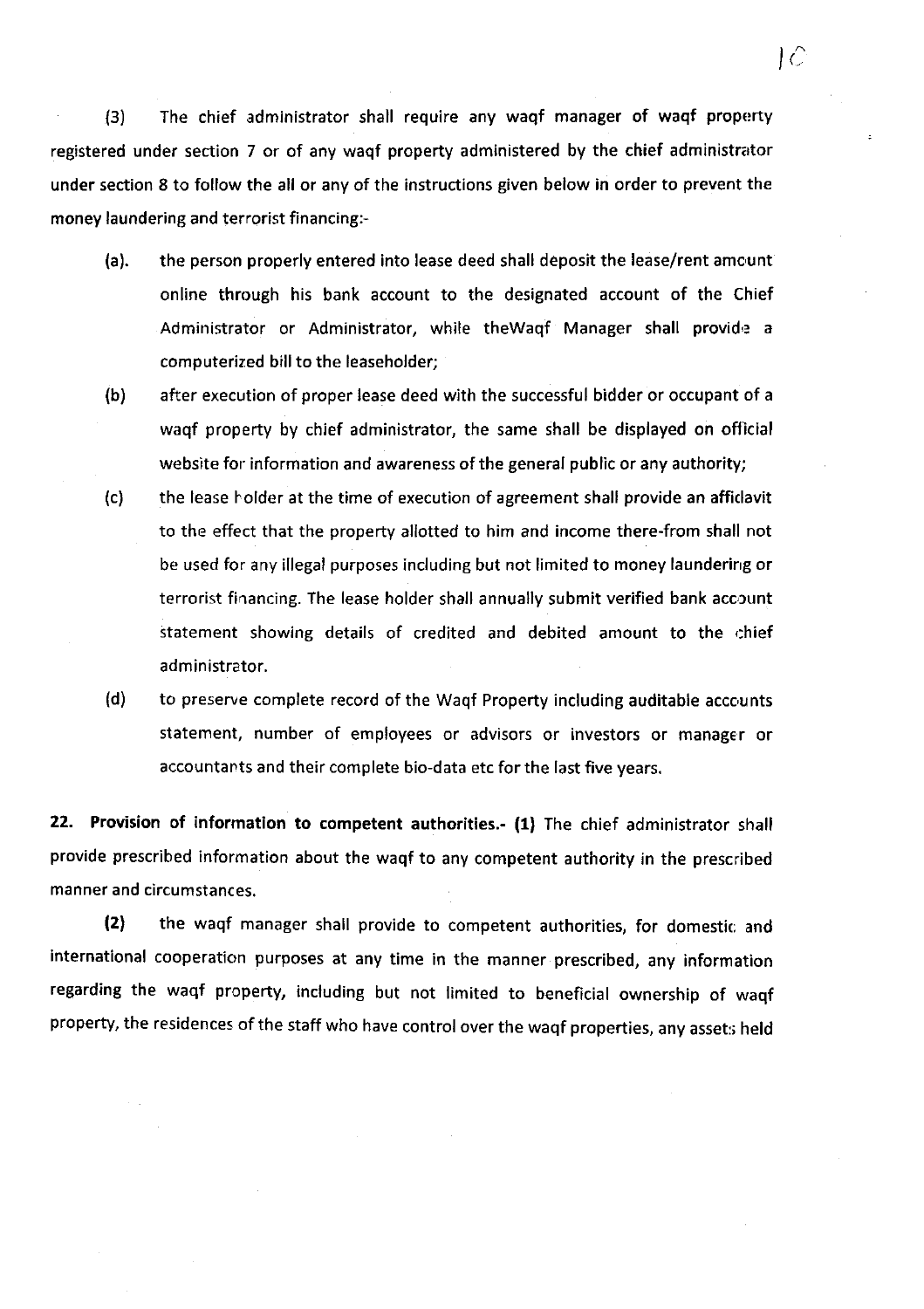or managed by a reporting entity in relation to waqf property or any other information relating to the waqf as prescribed.

rl

23. Provision of information to reporting entities.- (1) The chief administrator shall provide and upon request, to the reporting entity information about the beneficial ownership and assets of the waqf in the prescribed circumstances and manner.

(2) The reporting entity may, also obtain the information from the waqf manager about the beneficial owner, details of waqf assets, residential addresses of waqf manager and details of beneficiaries in the prescribed circumstances and manner.

24. Bar of jurisdiction. - Save as expressly provided in this Ordinance, no civil or revenue court or any other authority, shall have jurisdiction -

- (a) to question the legality of anything done under this Ordinance by or at the instance of the Chief Administrator; or
- (b) in respect of any matter which the Chief Administrator is empowered by or under this Ordinance to determine or settle; or
- (c) to grant an injunction or other order in relation to any proceeding before the Chief Administrator under this Ordinance or anything done intended to be done by or at the instance of the Chief Administrator under this Ordinance.

25. Over ride effect.-Every order made and every action taken under this Ordinance shall have effect notwithstanding anything inconsistent therewith contained in any document, decree or order of any Court, deed, enactment or any instrument having effect by virtue of any such enactment other than this Ordinance.

26. Protection of action taken in good faith.-No suit, prosecution or other legal proceedings shall be instituted against any person for anything which is in good faith done or intended to be done under this Ordinance or the rules made there-under.

27. OFFENCES. - (1) Whoever obstructs or offers any resistance to, or impedes or otherwise interferes with -

(a) any authority, officer or person exercising any power or performing any duty conferred or imposed upon it or him by or in pursuance of this Ordinance or otherwise discharging any lawful function under this Ordinance; or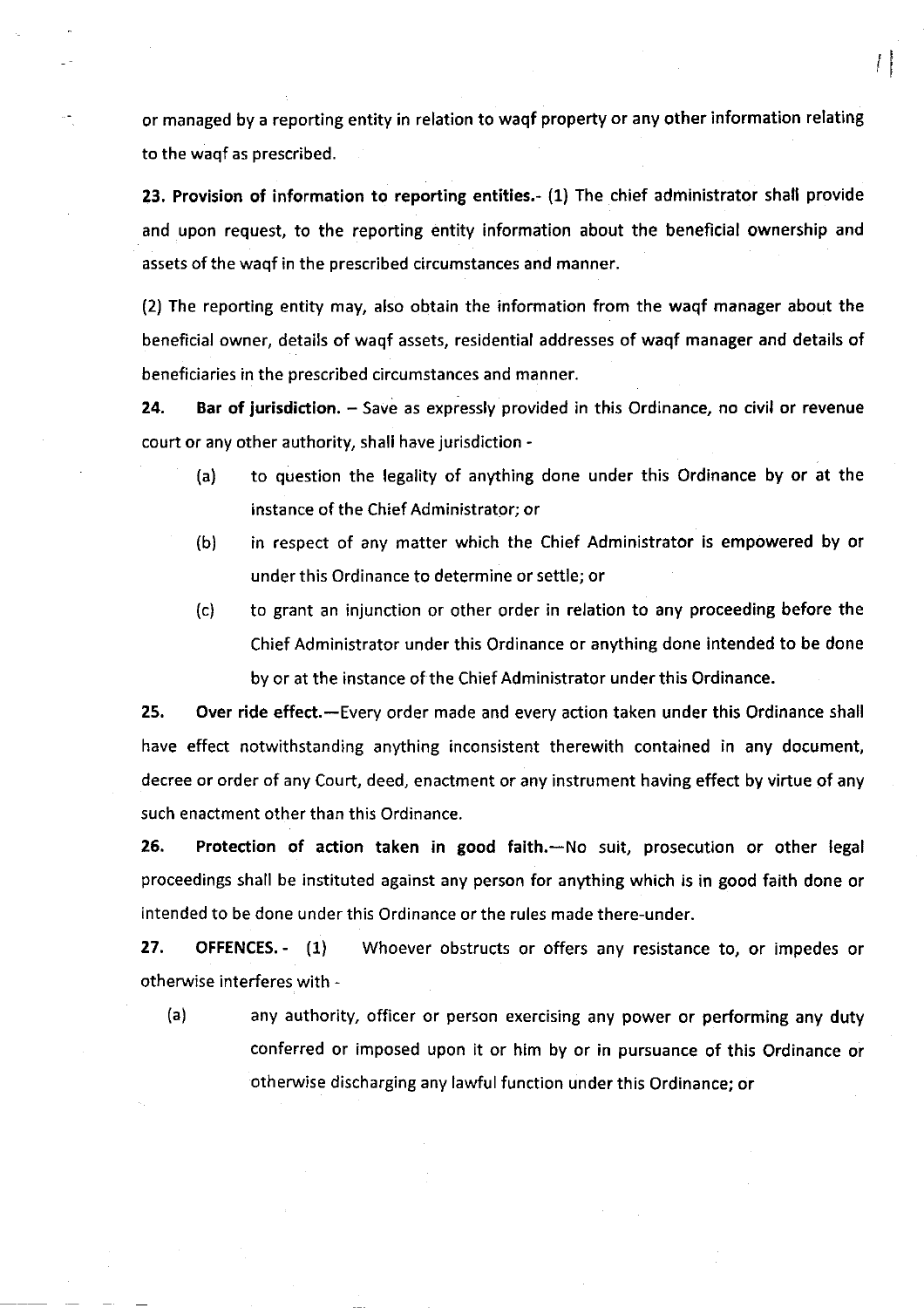(b) any person who is carrying out the orders of any such authority, officer or person as aforesaid or who is otherwise acting in accordance with his duty in pursuance of this Ordinance, shall be punished with imprisonment for a term which may extend to five years or with fine or with both.

 $\mathbb{C}^2$ 

(2) Any person who willfully fails to comply with any requirement under section 21 shall be punished with imprisonment which shall not be less than one year but which may extend to five years and shall be liable to fine which shall not be less than the berrefits derived from the waqf property but may extend to three times of the amount of income derived from the property.

(3) Any person who intentionally fails to comply with the provisions of section 7 or intentionally conceals any information or provide incomplete or incorrect information to the chief administrator as required under this Ordinance, shall be liable to pay such amount calculated by the concerned district collector or any other authority duly authorized by the chief administrator to do so, for the period of factum of waqf property or an imprisonment of up to five years, or both.

(4) The offences punishable under this Ordinance shall be tri-able by the courts of Sessions Judges, Islamabad.

28. Administrative sanctions.- Any person who fails to comply with any provision of this Ordinance for any other reason shall be penalized with an amount up to rupees twenty five million.

29, Power to make rules. - (1) The Chief Commissioner, ICT may make rules for the purpose of carrying into effect the provision of this Act.

 $(2)$  ln particular and without prejudice to the generally of the foregoing power, such rules may provide for all or any of the following matters, namely-

(a) prescribing the powers and duties of the officers appointed under this Act;

(b) regulate the delegation of any powers by the chief administrator to an administtator or a deputy administrator;

(c) prescribing the terms and condition on which waqf property may be leased or let out;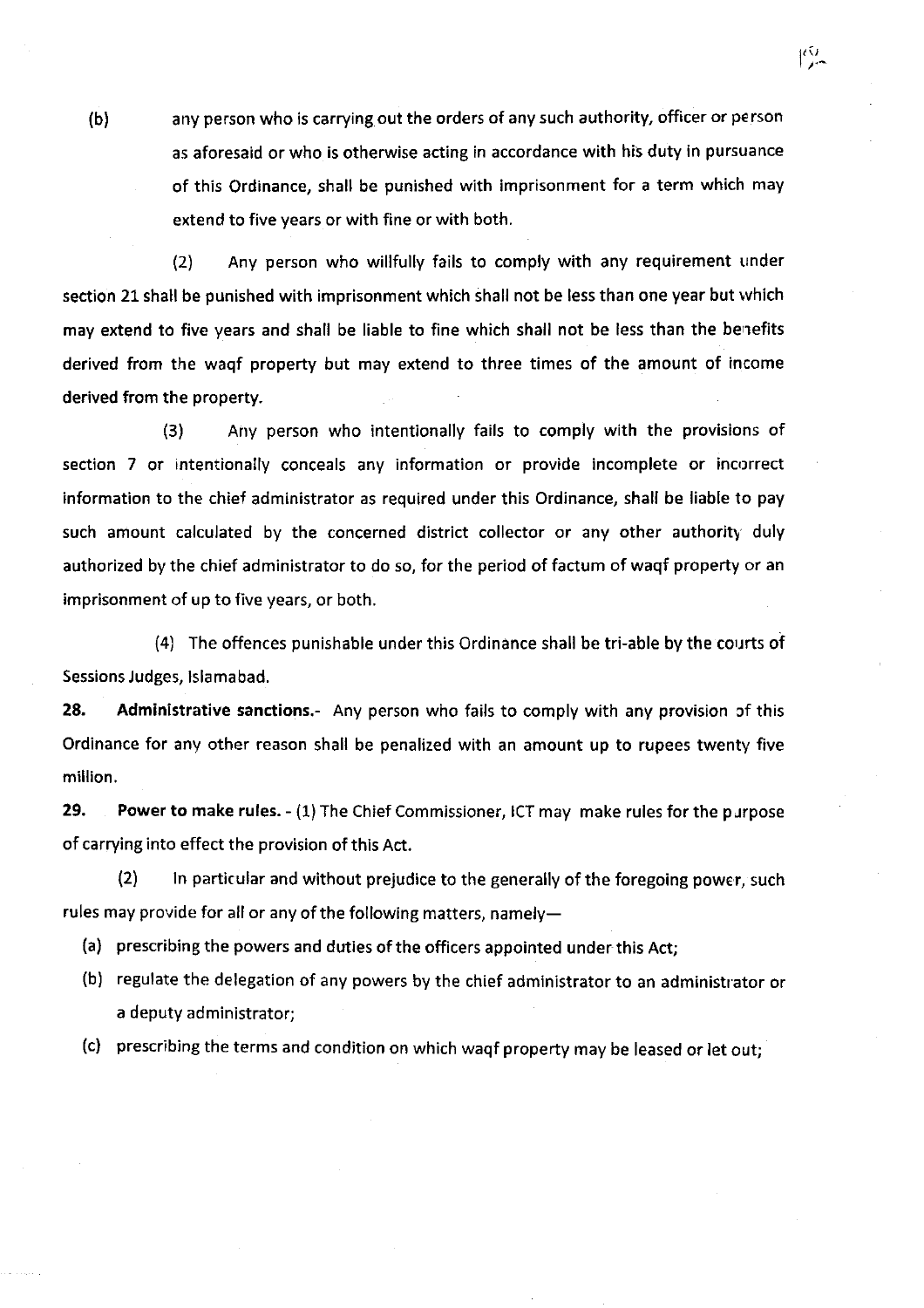(d) regulate the manner in which schemes for administration and development of waqf properties shall be prepared;

 $P_{\rightarrow}$ 

- (e) regulate the conditions of services and conduct of the persons employed under this Act;
- (f) regulate the conduct of litigation by or against the chief administrator;
- (g) prescribe the manner in which the accounts shall be kept;
- (h) prescribe the authority for auditing the accounts maintained by the Chief Administrator;
- (i) Prescribe the syllabus and curricula for the proper education and training of lmams and Khatibs and of other employees of the Auqaf lnstitutions in ICT;
- $(i)$  prescribe and regulate the standards of syllabus and curricula of institutions providing lslamic rellgious education, by whatever name called, and, where considered necessary in the public interest, the scrutiny of the accounts of such institution; and
- (k) to appoint advisory committee consisting of public representatives, Ulema and other experts.

30. Continuance of actions done under the Augaf (Federal Control) Act, 1976. - Everything done or purporting to have been done, action taken liability or penalty incurred or proceeding commenced, officer appointed or person authorized of power conferred, rule made or notification or order issued under the Auqaf (Federal Control) Act, 7976 (LVl of 1976) since repealed, shall, so far as it is not inconsistent with the provisions of this Ordinance, continue in force, and so far as may be deemed to have been done, taken, incurred, commenced, appointed, authorized, conferred, made or issued under this Ordinance.

31. Repeal.- On commencement of this Act, the Punjab Waqf Properties Ordinance, 1979 stands repealed to the extent of the territorial limits of the lslamabad Capital Territory.

\*\*\*\*\*\*\*\*\*\*\*\*\*\*\*\*\*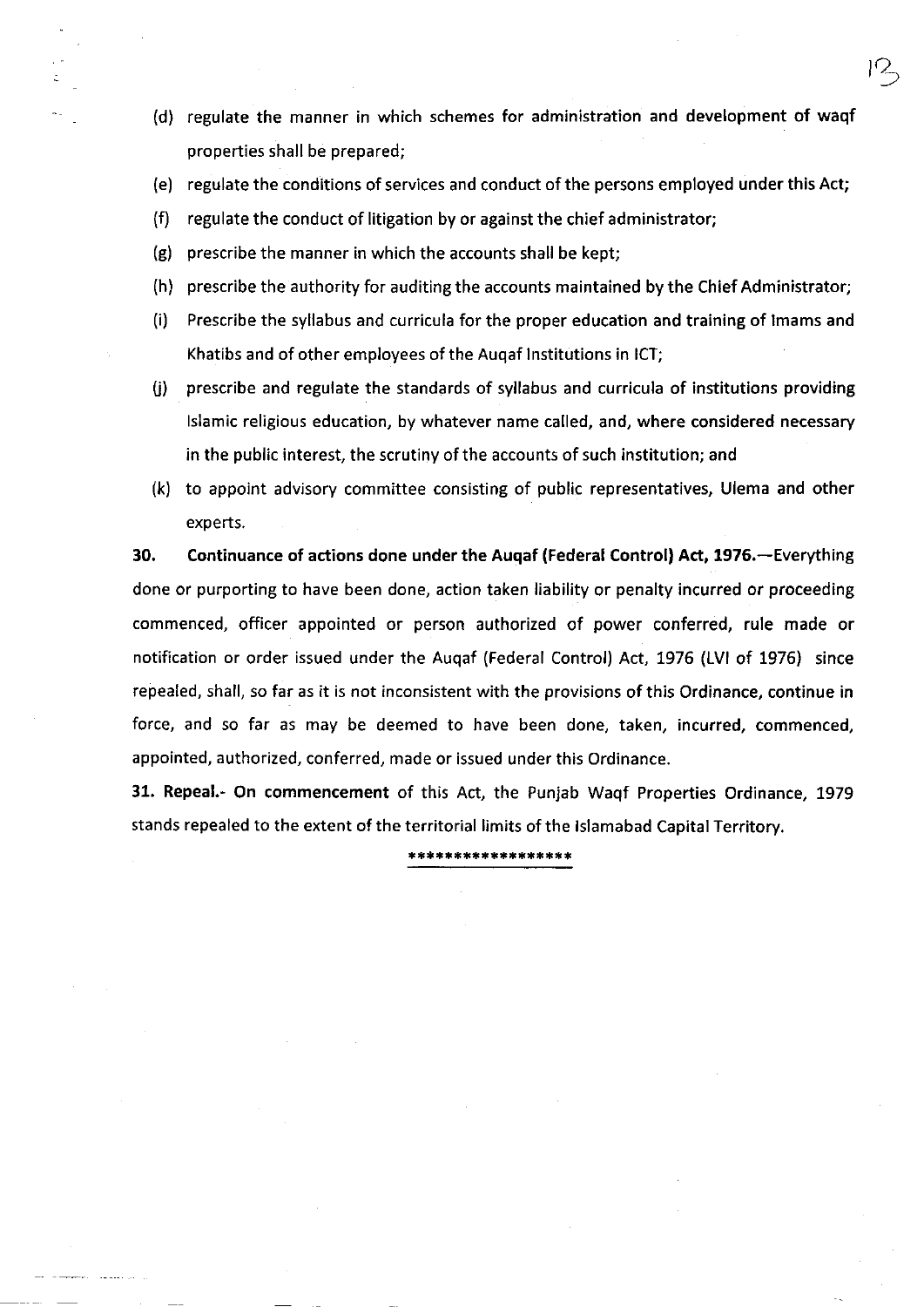#### No. 5/26/2020-ICT-II **GOVERNMENT OF PAKISTAN MINISTRY OF INTERIOR** \*\*\*\*

Islamabad, the **July, 2020** 

# STATEMENT OF OBJECTS AND REASONS

#### Subject: AMENDMENT IN THE ISLAMABAD CAPITAL TERRITORY WAQE **PROPERTIES ACT, 2020**

In order to enhance the effectiveness of the implementation of the Orders passed by the Federal Government, the amendments are considered essential in the Islamabad Capital Territory Wagf Properties Act, 2020 for the proper management, supervision and administration of wagf properties in the territorial limits of Islamabad Capital Territory, Islamabad, whereas the Islamabad Capital Territory requires its exclusive law for regulation and administration of Wagf properties situated therein. Furthermore, the facilities required for meeting the necessary expenses through exemptions are also required to be incorporated in detail.

**ZAHEER-UD-DIN BABAR AWAN** 

Advisor to Prime Minister on Parliamentary Affairs !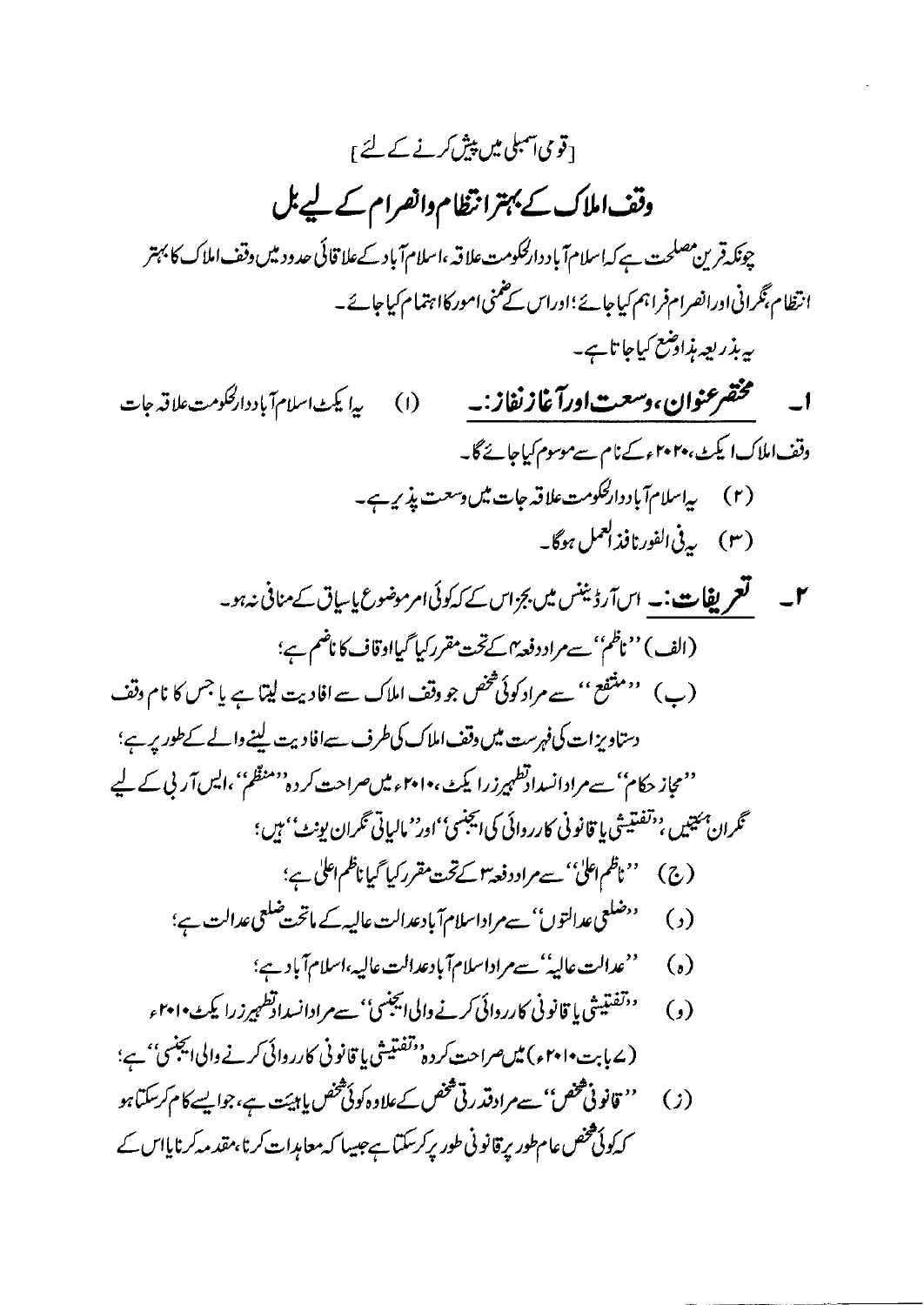(ی) ''صراحت کردہ''سےمراداسآ رڈیننس کےتخت دضع کردہ<sup>ت</sup>واعد کے ذریعے صراحت کردہ

''وقف املاک'' سے مراد سی بھی قسم کی جائیداد جسے مستقل طور پر سی بھی مسلمان نے سی بھی ایسے مقصد کے لیے وقف کیا ہوجواسلام کی روسے مذہبی ، نیک یا خیراتی مقصد ہو بیکن اس میں وہ جائیداد شامل نہ ہوگی جومسلمان دقف تو شیقی ایکٹ ۱۹۱۳ء (۲ بابت۱۹۱۳ء) میں بہان کردہ ہےاورجس کے تحت اس شخص جس نے وہ وقف شروع کیا ہو یااس کے خاندان پانسل کے کسی بھی رکن کی جانب سے فی الوقت کسی مفاد کامطالبہ کیاجاسکتا ہے۔

وہنیاحت ا۔ اگرکوئی جائیدِاد جوقد یم دقت سےاسلام کےمسلمہ کسی تیبی، نیک یاخیراتی مقصد کے لیےاستعال ہورہی ہواوراس کے دقف کرنے کا کوئی واضح ثبوت موجود نہ ہونے کے باوجود جائیداد دقف جائیداد متصور بېوگې-

الیں جائیداد جو بھارت میں چھوڑ پ گئی وقف جائیداد کی جگہ پابد لے میں الا بے ہوئی ہو، وضاحت ا:۔ وقف جائیدا**د تص**ورہوگی۔

الیں جائیداد جووقف جائیداد کی فروخت کی آمدنی پانتادلہ کی صورت میں یاوقف جائیداد وہنیاحت ۱:پ سےحاصل اُ مدن پااسلام کےمسلمہ کسی بھی مذہبی ، نیک ےخیراتی مقصد کے لیےحاصل ہوئی ہودقف جائئیدادمتصور ہو

سٹسمسی مزار میں رکھے گئے چند کے دڈ بوں سے حاصل شدہ آمدن اور کسی مزار کےاحاطے وہنیاحت پہنے سے کسی تخص کو پیش کیے گئے کسی بھی قسم ،نوعیت پااستعمال کےعطیات ،چندے پااشیاءوقف املاک متصور ہوں گی۔ ونغاحت۵۔ ایسی جائیداد جوکسی مسجد ،تکیہ،خانقاہ،درگاہ یادیگر مزار کے نام مستقل طور پر وقف کی گئی ہو، وقف املاك متصور ہوگی۔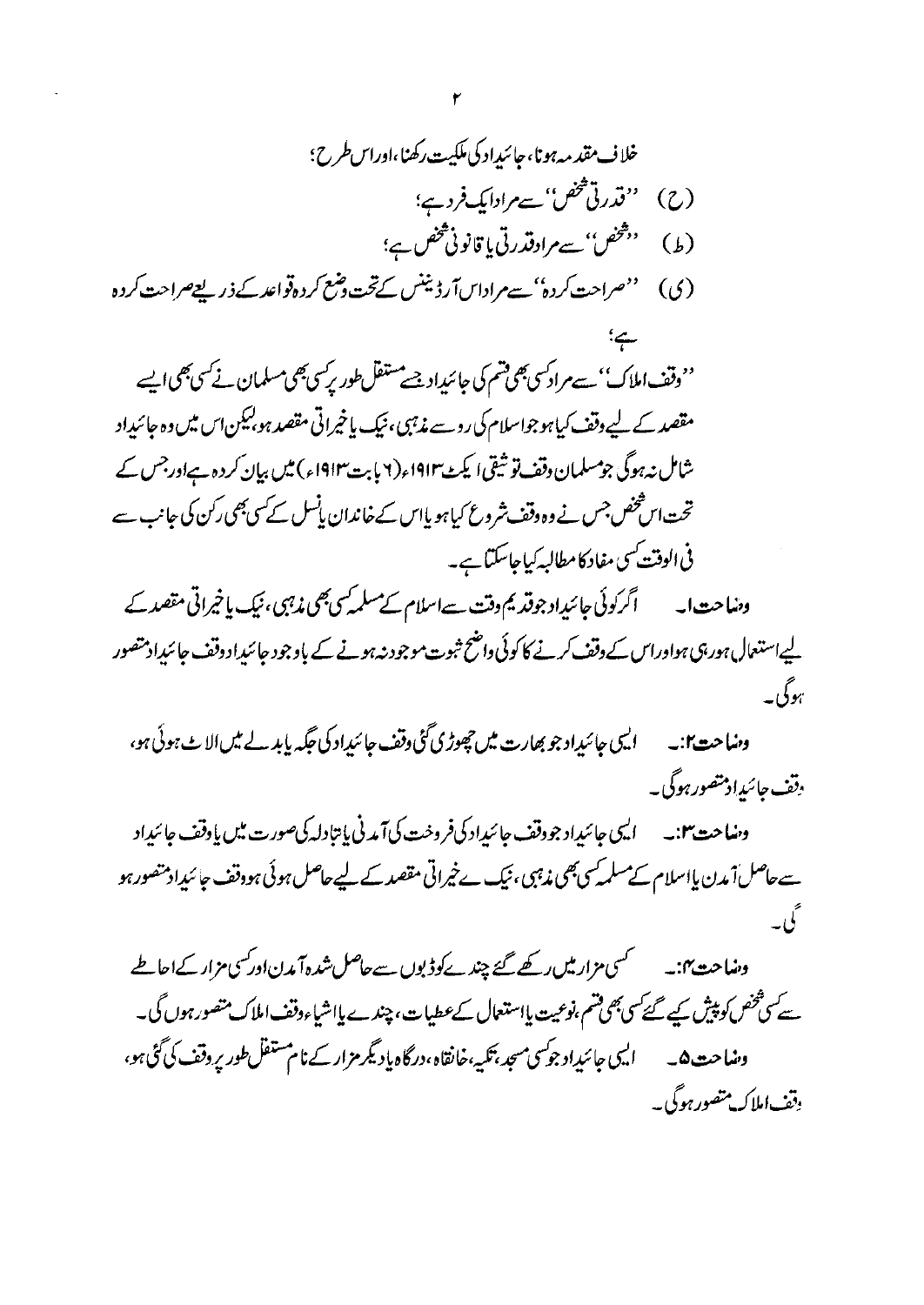$\mathbf{r}$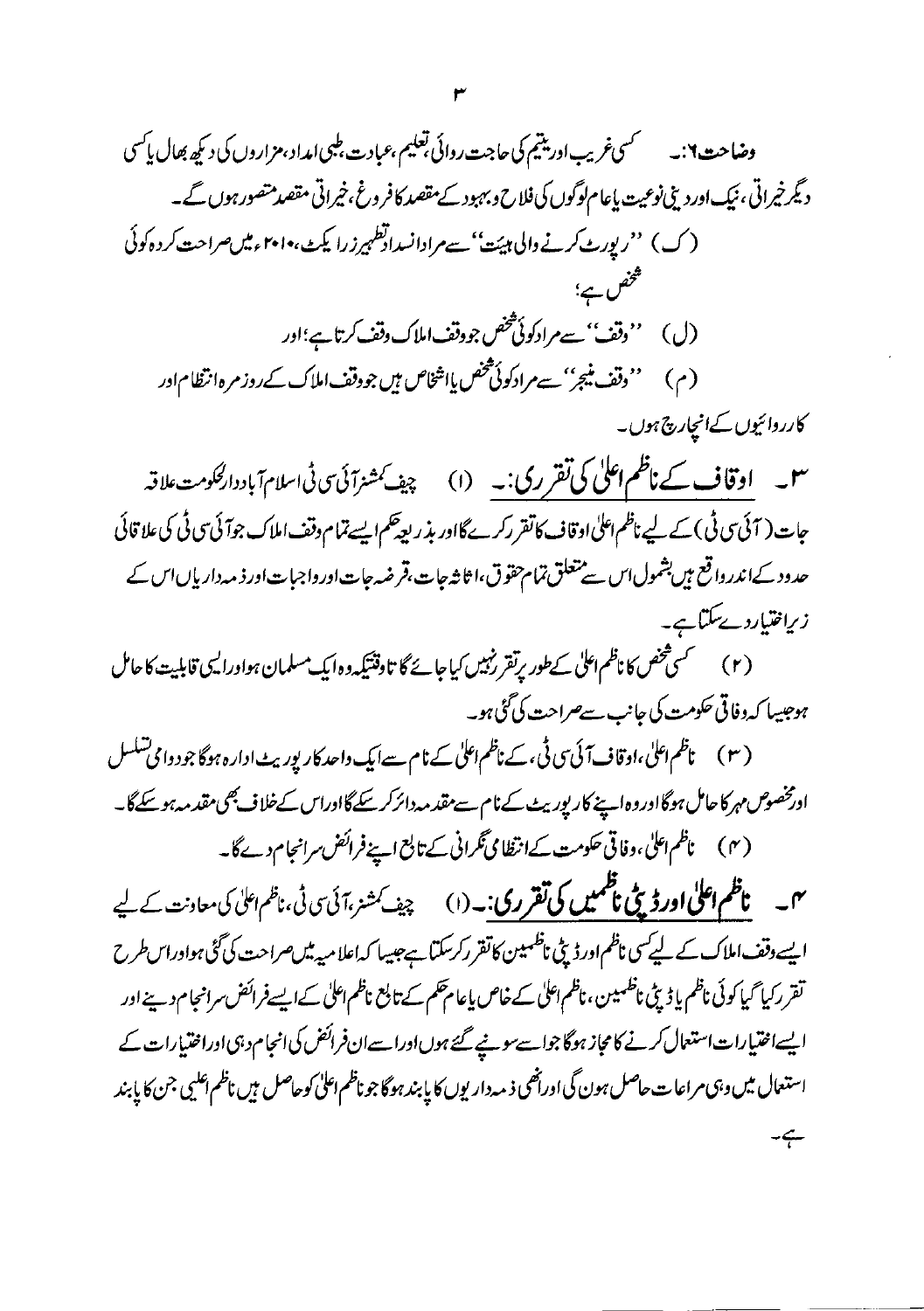(۲) ذیلی دفعہ(۱) کےتخت مقرر کردہ ناظم یاڈ پٹی ناظم، ناظم اعلٰی کےانتظامی *کنٹر*ول کے ماتحت ہوں گے۔ ھ - عمومی تقریر پال:۔ (١) ، ناظم اعلٰ چیف کمشنرآئی سی ٹی پیشکی منظوری سے وقراً فو قیاً افسران کی تعداد،عہدہاورگریڈ،جن کووہ اس آرڈیننس کےمقصد کے لیےلا زم رکھناضروری سمجھاورا یہے ہر ملازم اورافسر کوادا کی حانے والی تنخواہ ،فیس اورالا وَنسز کی رقم کاتعین کرےگا۔

(۲) اس آرڈینٹس کے مقاصد کے لیے ملازمت پررکھ گئےتمام اشخاص مجموع**دتعزیرات پاکستان** (۴۵ بابت ۱۸۶۰ء) کی دفعہ ام کے مفہوم میں سرکاری ملاز مین متصور ہوں گے۔

۲ \_ \_ و**فف املاک کی رجسٹریشن:۔** (۱) \_\_ کوئی دقف <del>نی</del>جر،آیا کہ دفف کرنے والایابصورت <sub>ز</sub>یگر، پ<u>ا</u>ان کی جانب سےکوئی نامز دکر دہ نمائندہ ،صراحت کر دہ حالا ت اورطریق میں ناظم اعلیٰ کوایسی وقف املاک رجسٹر كركے

- 
- (۳) زیلی دفعہ (۱) کےتحت کوئی دقف املاک جوناظم اعلیی کورجٹر نہ ہوجیسا کہ مطلوب ہو،تو دفعہ <sup>ے</sup> کے نځت اعلامیهٔ کرده متصور ہوگی۔
- (۴) ضلعى كليكمر ،آئىسى ٹى ، جواراضى ريكارڈ كانگران ہواورر جسٹریشن لانچ كانگران افسر ہو جہاں ( رجسٹریشن ائیکٹ ۱۹۰۸ء(۱۲)بابت ۱۹۰۸ء) کےتحت قانونی دستاویزات معامدات اور دستاویزات کااندراج ہو،کو <sup>و</sup> راحت کر دہ حالات اورطریقہ یر، ناظم اعلیٰ کومعلومات کے لیےآئی <sub>ت</sub>ی ٹی کی محاصل حدوداور مزید کارروائی کی ضمن میں ، يافى الوقت، نافذ كعمل قانون كےاحكامات كےتحت جيسا كہ ناظم اعلٰیٰ مناسب خیال کرےتو ،تمام وقف املاك کی مجموعی سالا نەرىيورٹ تياركرے جسےسال كےدوران رېكار ڈ كيا گياہو۔

(۵) دقف املاک معلومات میں سی تبدیلی کووقف منیجر کی جانب سے ضلعی کلیکٹر آئی <sub>گی</sub> کووقت پرآگاہ کیا <u> عائے گا جیبہا کہ صراحت کی گئی ہو۔</u>

ے۔ وتف منیجر کامعلومات رکھنااورحاصل کرنا:۔ دفعه¶ کی ذیلی دفعہ(۲) کےتحت  $\circ$ جبیها که مطلوب ہوکوئی بھی دقف منیجر معلومات رکھ سکتا ہےاور حاصل کرسکتا ہے،اور یقین دیانی کرے گا کہ معلومات <sub>"</sub>فت پرتازہ ترین ہیں جیسا ک**یصراحت کی گ**ئی ہے۔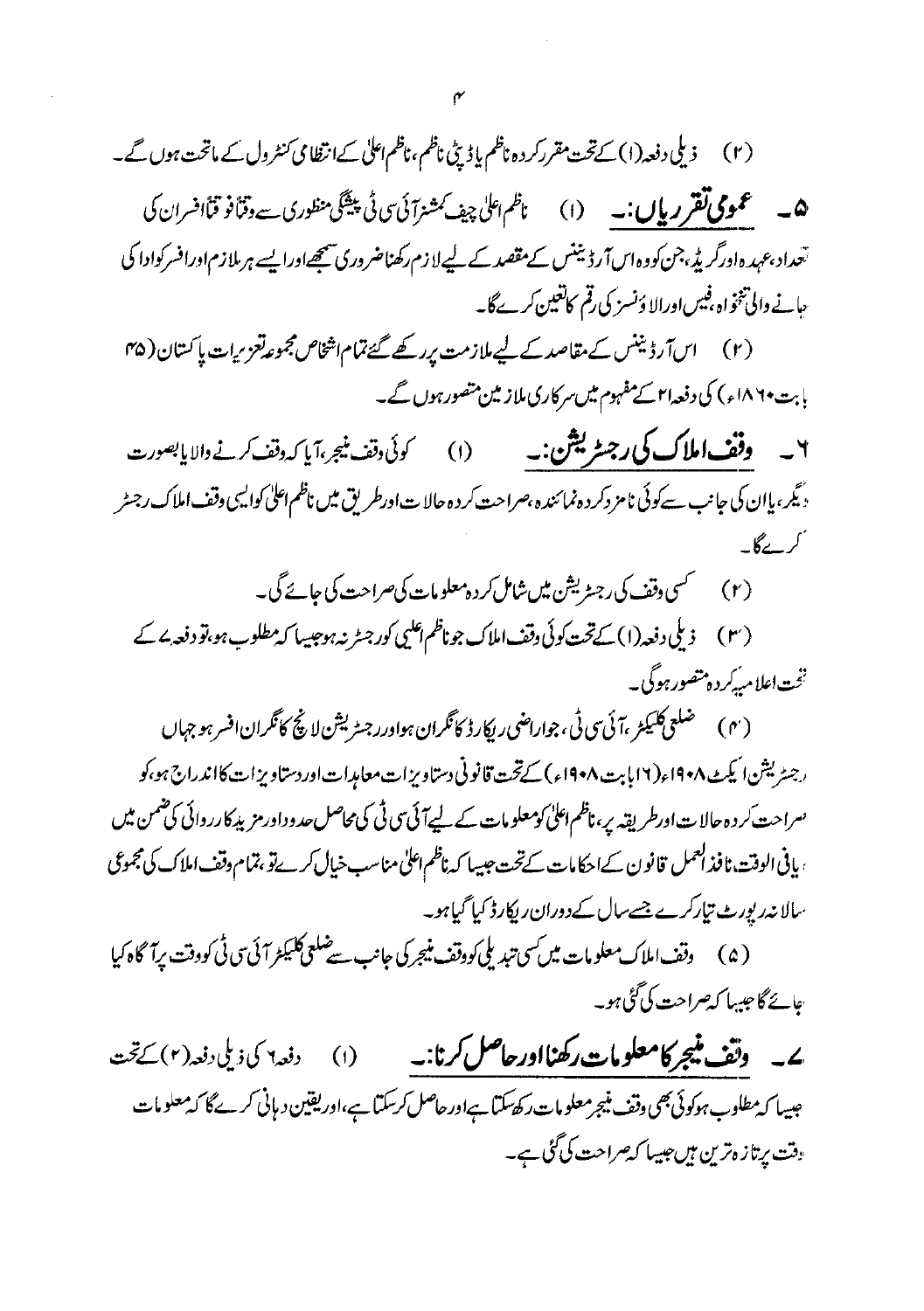کہ دقف بنانے والا پابصورت دیگرا پی صورتحال کے بارے میں ایسی رپورٹ کرنے والی ہیئت کوآگاہ رکھےگا جس کے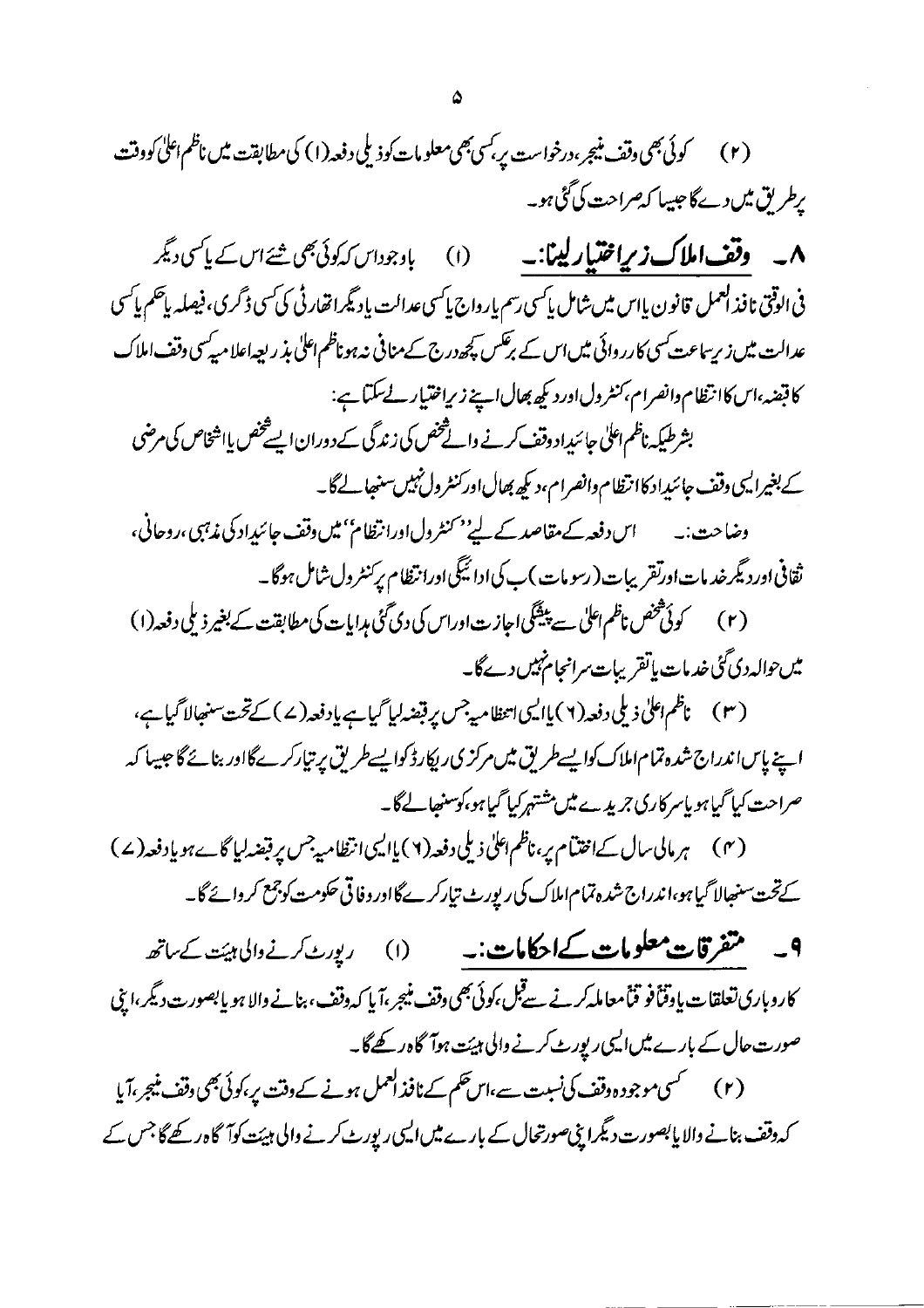ساتھ کاروباری تعلقات رکھے ہوں۔

•ا۔ وقف املاک سے غیرقانونی قابضین کی بے دخلی:۔ (۱) سىسى غىزىنقولەد**ى**قت جائبیداد پر بلااختیار داخل ہونے والا یاالیپی جائبیدادکواستعال کرنے یااس پر قبضہ کرنے والاَحْض جس کےاستعال یاقبضہ كاوہ اس آرڈیننس کی دفعات پااس کےتحت دمنع کر دہ کسی قاعدہ کےتحت حقدار نہیں ہے یا حقدارنہیں ریاتو وہ بے ڈملی ئےخلاف اظہاروجوہ کاایک موقع دیئے جانے کے بعد ناظم کی جانب سےضروری طاقت کےاستعال کے ذریعے فوری طور پر بے دخل کر دیا جائے گااوراس جائیداد میں کھڑی فصلیں قابل ضبطی ہوں گی اوراس پرکھڑی کی گئی کوئی عمارت یا د ٹیرنتمیربھی اگر ناظم کی جانب سےاس شخص کودیئے گئےنوٹس جس میں اس عمارت یاتتمیر کودیئےنوٹس کی تقیل کے نیس ایا م کےاندر ہٹانے کا نقاضا کیا گیاہو،اس کے بعدبھی نہیں ہٹائی جاتی تو وہ نوٹس میں مخصوص کر د ہدت کے ختم ہونے کے بعدفوری طور پر ہٹائی جائے گی۔

اا۔ پٹہ داری کی معظلی:۔ (۱) ناظم مطمئن ہوکہ کسی غیر منقولہ دقف جائیداد کے مزارع پا پٹہ دارنے مزراعت یا پایهٔ داری کی طے شدہ شرائط کی خلاف ورزی کاارتکاب کیا ہے تو ناظم پٹہ دار یا مزارع کو پیش ہونے اوراپ پنے اعتراضات،پان کرنے کاموقع فراہم کرنے کے بعدالیں پٹہ داری پامزارعت کے خاتمہ کاحکم دے سکتاہے: گر شرط بیہ ہے کہ اگر خلاف ورزی قابل تھیج ہوتو ناظم کی منسوخی یامزارعت کے خاتمہ کاحکم نہ دے گا جب تک کہ

ودہذر بعیدنوٹس پٹہ داریا مزارع سےایسی خلاف درزی قابل تھیج ہوتو ناظم کی منسوخی پامزارعت کے خاتمہ کاحکم نہ دےگا جب تک که وه بذر بعیدنونش پیددار پامزارع سےالیپی خلاف ورزی کومناسب دفت میں جو کہ تحریری نونش میں درج ہواور تس<u>یں ایا</u>م ہے کم یانوےایام سے زیادہ نہ ہو،درست کرنے کامطالبہ نہ کردے،اور پ<sup>ی</sup>ہ دار یامزارع ایسے نوٹس کی تعمیل میں ناکام ریاہو۔

جاری کر دیا گیا ہوتو ناظم فوراًوقف املاک میں داخل ہوسکتا ہےاوراس کا قبضہ دالپس لےسکتا ہے جو کہ ناظم کی جانب سے کھڑیااورا کٹھی نہ کی گٹی فصلوں کے لیے پاان اصلاحات کے لیے،اگر کوئی ہوں،جو پپٹہ دار پامزارع کی جانب سے پپٹہ پا مزارعت کی شرائط کےتحت ناظم اعلٰی کی اجاز ت سے لی گئی ہوں ہتعین کر د ہ معاوضہ کی ادائیگی ہے مشر و ط ہوگا: (۱) دفعہ اکےتحت بےدخل کیا گیایادفعہ ااکےتحت مزارعت پا پٹہ داری کے خاتمہ سے ۱۲۔ اچل:۔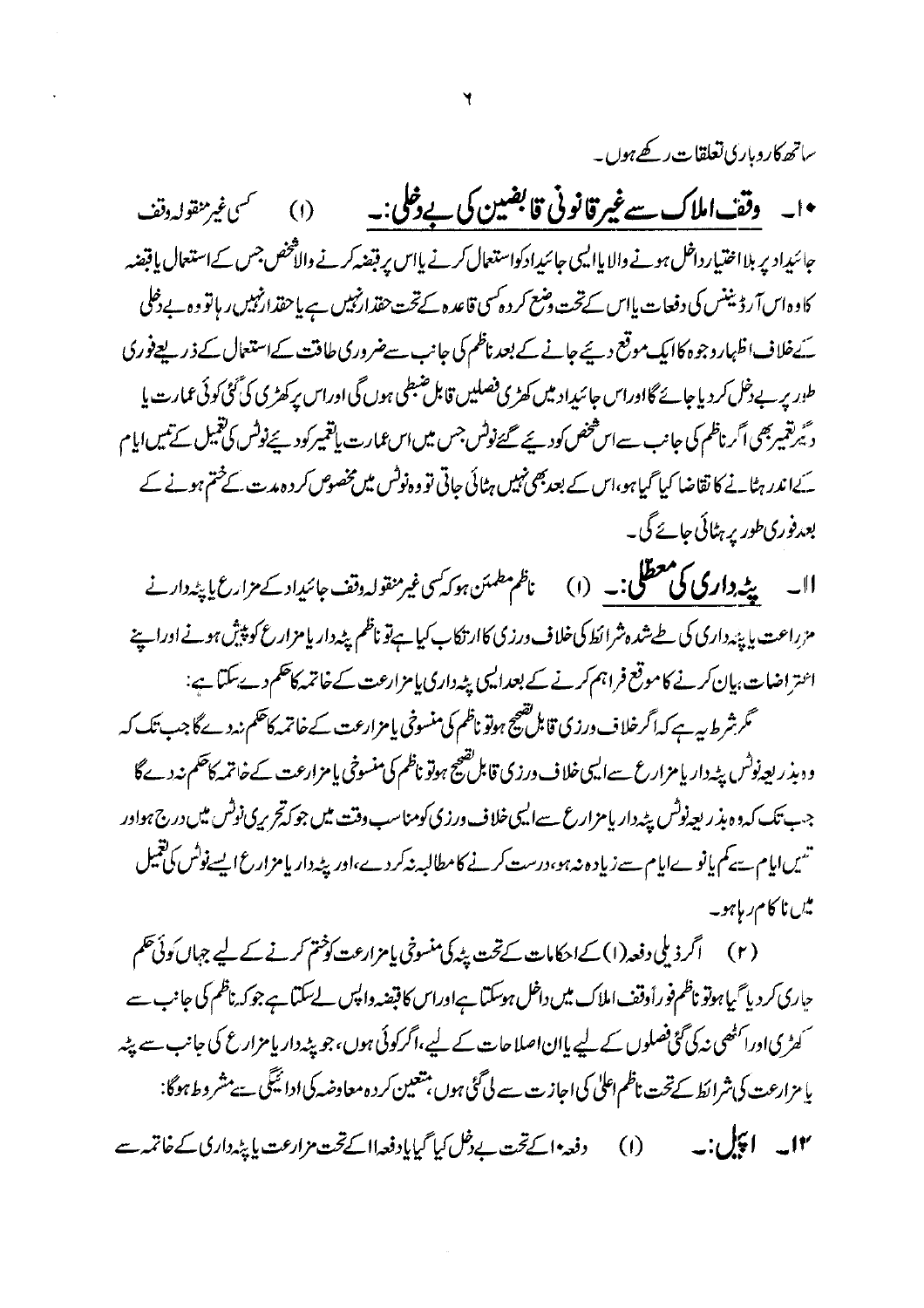متاثر ہ کوئی شخص ایس بے دخلی کے ساٹھ ایام یا پٹہ پامزارعت کے خاتمہ کے حکم کے نیں ایام کے ناظم اعلیٰ کواپیل دائرکر سکتا ہے ناظم اعلٰی ایسے خص کوشنوائی کاموقع دینے کے بعد دفعہ ایااا کے تحت ناظم کے جاری کیے گئے تھم کی تو ثیق برمیم ، ماتنینج کرسکتاہے۔

گئی ہوتو بے ڈملی، پٹہ کی منسوخی یا مزارعت کی واپسی ، جوبھی صورت ہو قطعی ہوگی اورکوئی ایپل کیے جانے کی صورت میں اس اپیل پرناظم اعلیٰ کا فیصلہ حتمی ہوگا۔

**۱۳۔ عدالت عالیہ میں اپیل :۔** (۱) کوئی *څخص جوکسی ایسی وقف جائیداد میں کسی م*فاد کادعویدارہو جس کے متعلق دفعہ ۸ کے تحت اعلامیہ جاری ہوا ہے،وہ اس اعلامیہ کی اشاعت کے نیں ایام کےاندراس اسلام آباد عدالت عالیہ،مندرجہ ذیل استفرّ ارکے لیےا پیل دائر کرسکتاہے۔

(الف) بیرکدالیپ جائیدادوقف جائیدادنبیں ہے؛ یا (ب) پرکہ پٹیشن میں بیان کی گئی حدود کےاندر بیرجائیداد وقف کی جائیداد ہے: گرشرط بیہ ہے کہ فی الوقت نافذ العمل کسی قانون پاکسی رسم رواج پاکسی عدالت پاکسی اتفار ٹی کی کسی

ڈ گری،فیصلہ پاتھم پاکسی عدالت کےروبروز ریساعت کسی کارروائی میں کچھپھی درج ہونے کے باوجود ،دفعہ ۲ کی تُق (ە) كى دىنياحت» مىن مذكعر ەآمدنى،عطيات، چندے پااشياپاد فعە ٨ مىن مذكور ەخدمات پاتقريبات(رسومات) كے حوالے سے کوئی پٹیشن نہ کی جاسکے گی۔

۱۴۔ باضابط نوٹس کے بغیرعارضی حکم امتناعی پاچکم جاری نہ کرنا:۔ باوجوداس کے کہ فی الوقت نافذ کسی دضع شدہ قانون میں اس کے برتکس پچھ بھی درج ہوشلعی عدالت باعدالت عالیہ کودفعہ ۱۳ کےتحت ز ریساعت پٹیشن پاناظم اعلیٰ کواس جائئدادجس کےحوالے سےدفعہ ۸ کےتحت نوٹیفکیشن جاری کیا گیاہے،کااختیار سنہجالنے،اسے کنٹر دل کرنے،انتظام چلانےاوراس کی دیکھ بھال سےروکنے کے لیے عارضی حکم امتناعی پاحکم جاری كرنے كااختیار نہ ہوگا۔

۱۵\_ عدالت عالیه کافیصله حتمی ہوگا:۔ اگرتىس ايام مىں اىپل نەكى گئى ہوتواسلام آباد عدالت عاليہ كا فیصلہ،پااگراپیل کی گئی ہوتوا پیل پر فیصا حتمی ہوگا۔